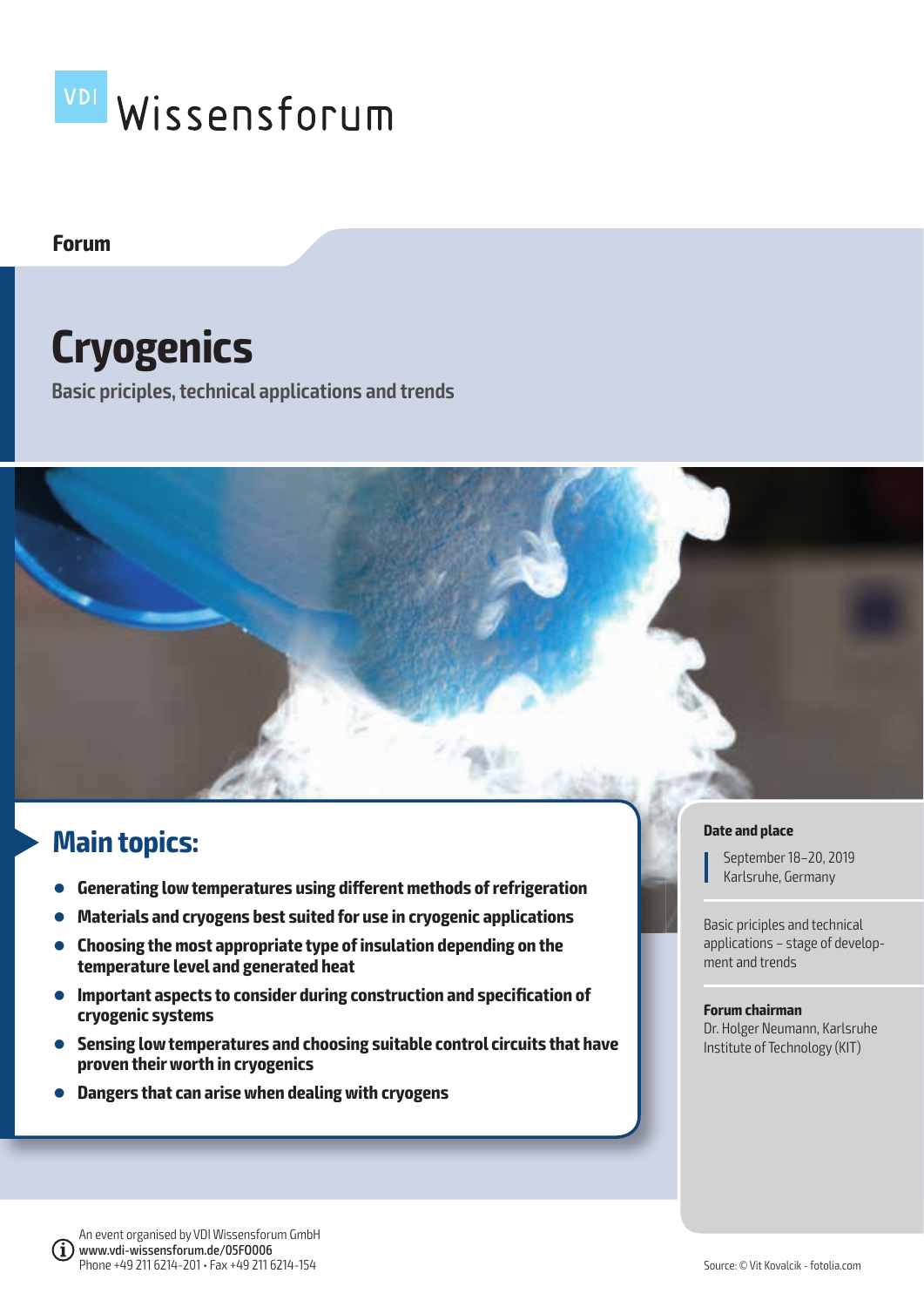# **General information**

#### **Forum**

**This cryogenics information and advanced education forum was developed from an annual course in German language that is held since 48 years. During this time, cryogenics has increased in importance and is increasingly used in many spheres.**

This forum imparts a technical introduction:

- Thermodynamic basics of refrigeration
- Industrial techniques of refrigeration (liquefaction, refrigeration units, cryocoolers)
- Thermodynamic properties of cryogens
- Aspects and techniques of cryogen logistics
- Basics and techniques for heat transfer to cryogens and for thermal insulation
- Design techniques and process engineering for the layout of cryogenic-systems and basics and techniques of cryogenic temperature measurement and control circuits
- Safety aspects and safety provisions for handling cryogens

The following topics concern today's and future large-scale applications in cryogenics:

- Helium refrigerators and liquefiers
- Superconducting high field magnets
- Cryopumps
- Hydrogen as an alternative fuel



- Natural scientists, engineers and technicians who work with cryogenic facilities
- Engineers and technicians working for research, development and production who want to be informed about the latest technological developments in this expanding specialist area

# Forum chairman

 Dr. Holger Neumann, Institute for Technical Physics, Karlsruhe Institute of Technology (KIT)

Dr. Holger Neumann obtained his degree as a civil engineer followed by a doctorate from the Ruhr-University Bochum (RUB). He is currently the Divisional Head of Cryogenics at the Institute for Technical Physics at the Karlsruhe Institute of Technology (KIT). In addition he has a standing position as University Lecturer for Thermodynamics at the Duale Hochschule Baden-Württemberg in Karlsruhe.

# **Forum content**

**1<sup>st</sup> day** 9:00 a.m. – 6:15 p.m.

#### 1. Chair's welcome and introduction

Dr. Holger Neumann, Institute for Technical Physics, KIT – Karlsruhe Institute of Technology

#### 2. Thermodynamic basics of refrigeration

- Laws of thermodynamics for cryogenics
- Basic cryogenic cycles (Joule-Thomson-, Brayton- and Claude-processes)
- Samples refrigerators/liquefiers
- Dr. Alexander Alekseev, Group R&D, Linde AG, Pullach

#### 3. Industrial cryogen facilities

- Requirements
- Components
- Design concepts
- Application examples for different operating temperatures Lars Blum, Linde Kryotechnik AG, CH-Pfungen

#### 4. Refrigerants for cryogenics

- Properties of LN $_2$ , LHe and LH $_2$
- Supply and handling of refrigerants
- LHe Dewar side connection and pressure built up system
- Information about the current global Helium supply situation
- Examples of LN<sub>2</sub>, LHe and LH<sub>2</sub> applications

Siegfried Ebner, Supply Chain Management, Linde AG Division Linde Gas, Unterschleißheim

#### 5. Material properties at low temperatures

- Change of solid matter (or material) properties » Heat capacity
	- » Heat conductivity
	- » Thermal contraction
	- » Embrittlement
- 
- » Electrical conductance
- Fluid properties
- State equations
- Property data programs for refrigerants
- $\cdot$  Superfluid helium

Prof. Christoph Haberstroh, Bitzer Chair of Refrigeration, Cryogenics and Compressor Technology, TU Dresden

#### 6. Heat transfer to cryogens – cooling techniques N N

- Heat transfer mechanisms
- Heat transfer with and without phase transition
- Heat transfer to He I and He II
- Bath cooling and forced flow cooling
- Dr. Holger Neumann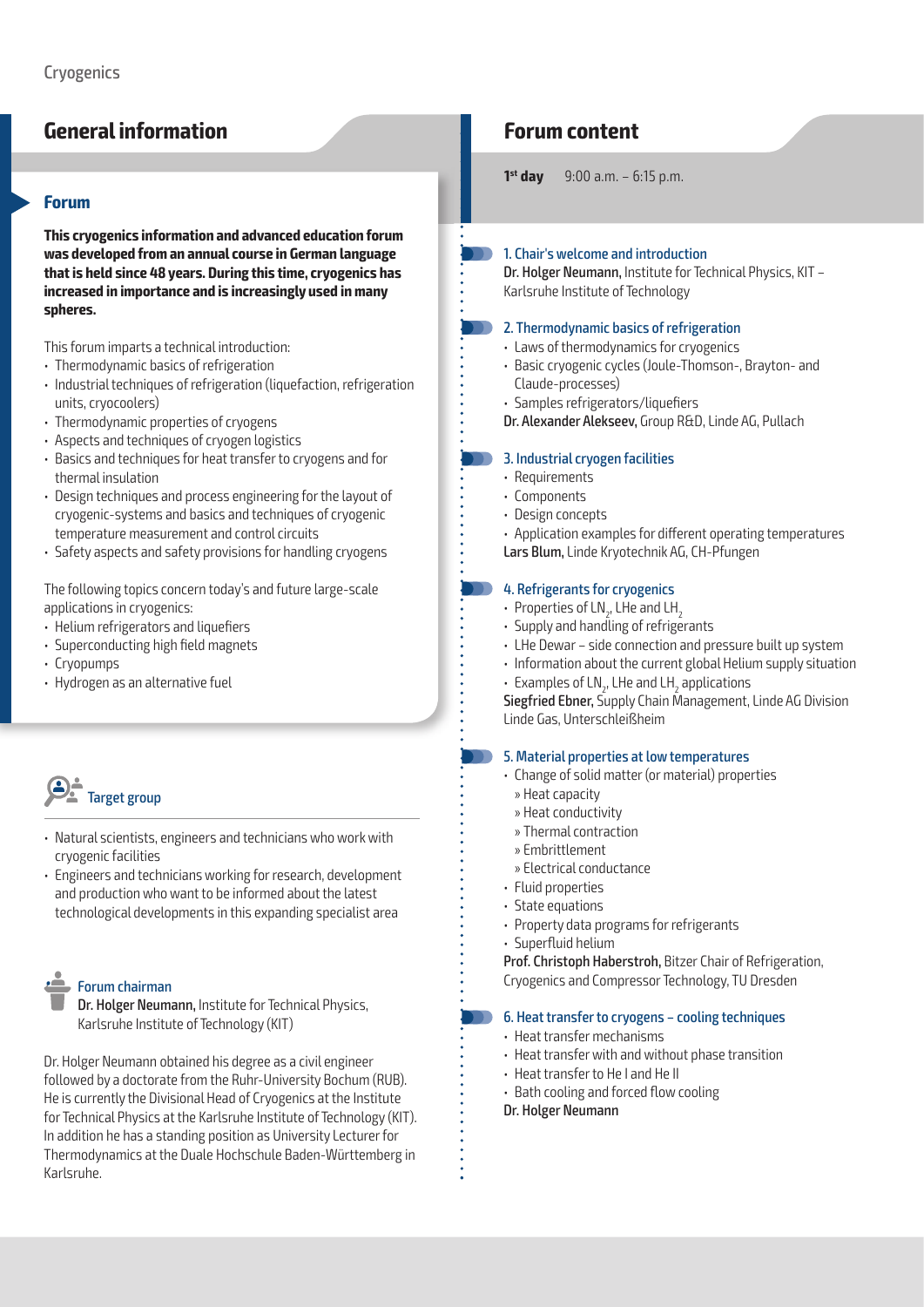#### 7. Thermal insulation

- Basics
- Insulation techniques
- Porous insulating materials
- Vacuum
- Vacuum powder-, multi-layer insulation
- Dr. Holger Neumann

#### 8. Specification, Design and Components of Cryogenic Infrastructure

- Specifications and Requirements
- Isometrics
- Components
- Conditioning Equipment for Liquid Gas
- Examples of Applications
- Ronald Dekker, Director, Demaco Holland bv, NL-Noord Scharwoude

#### 9. Low temperature measurement and control techniques

- Temperature measurement
- Sensor choice and sensor installation
- Measurement errors
- Measurements of pressure, mass flow, displacement and level
- Valves for cryogenics
- Control loops with application examples
- Dr. Holger Neumann

#### 10. Safety in Cryogenics

- Properties of cryogens and materials at low temperature
- Risks in handling of cryogens
- Oxygen Deficiency Hazard (ODH)
- Safety-relevant construction and operation advice
- Directives and regulations

Dr. Holger Neumann

### 11. Cryocoolers for low temperature electronics and sensors

- Requirements
- Thermodynamic basics
- Types of cryocoolers
- Development trends

Dr. Ingo Rühlich, Head of Division Cryocoolers, AIM INFRAROT-MODULE GmbH, Heilbronn



**From 7 p.m., the VDI Wissensforum invites you to refreshments with the opportunity for exchanging ideas with other participants and discussion with the speakers.**

**2nd day** 9:00 a.m. – 6:00 p.m. **3rd day** 9:00 a.m. – 4:00 p.m.

#### 12. Superconductive high field magnets

- Generation of static magnetic fields
- Comparison of resistive and superconductive systems
- Challenges for the design and the operation of high field magnets  $(B > 20 T)$
- Requirements for superconductive magnets for highresolution NMR-spectroscopy

Pauline Leys, Institute for Technical Physics, KIT – Karlsruhe Institute of Technology

#### 13. Cryogenic hydrogen technology

- Hydrogen as potential future energy carrier
- Available storage technologies, current development trends
- Required cryogenic components
- Achievable operating parameters
- Hydrogen powered automobiles
- Current trends

#### Prof. Christoph Haberstroh

#### 14. Cryogenic vacuum technology and cryopumps

- Vacuum basics
- Engineering procedures for cryopumps
- Commercial cryopumps
- Design of cryopumps for special applications
- Examples of tailor-made cryopumps

Dr. Thomas Giegerich, Institute for Technical Physics, KIT – Karlsruhe Institute of Technology

#### $2:00 - 4:00$  pm

#### **+++ special event – identity card required**



Visit of the cryogenic department of the Institute for Technical

Physics, KIT – Karlsruhe Institute of Technology Dr. Holger Neumann

#### Reasons to attend

- 1. You get a better understanding of the different machines, components and facilities used in cryogenics, as well as their mode of operation and special features.
- 2. You will obtain an overview about cryogenics regarding refrigerants, insulation, design, safety technology and control circuits.
- 3. You will become acquainted with different fields of application of cryogenics, e. g. vacuum technology, NMR-spectroscopy and liquid hydrogen technology.